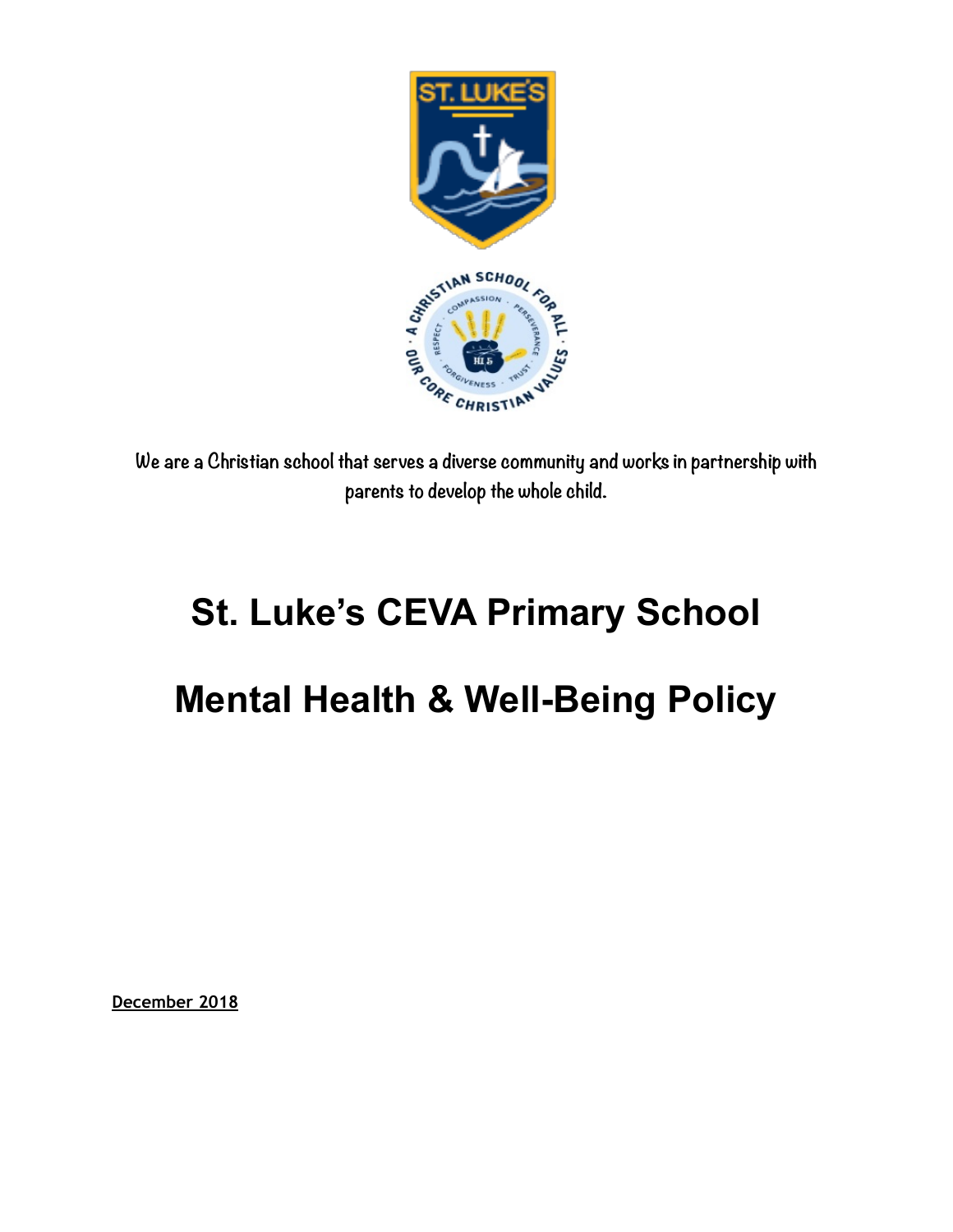At St. Luke's CEVA Primary School we aim to create a positive, safe and secure learning environment based upon mutual respect and high expectations, so that all members of the school community can excel and enjoy a full school life. This reflects our belief that every child is unique to God and entitled to be given opportunities to be the best that they can be.

### **Our aim:**

#### **To create positive relationships through mutual respect and care**

#### *Following the example of Jesus we aim to build on our Core Christian Values (CCV) of Compassion, Forgiveness, Respect, Perseverance and Trust*

#### **We use our values to:**

**Ensure we understand that we all have rights and responsibilities,** believing that everyone in the school is important and has the right to be valued. We expect each individual to respect others, their families, their cultures and beliefs - ensuring fairness/equity of treatment for all:

**Encourage self-discipline** and a reflective mind-set, where pupils are able to recognise and manage their own behaviour and treat each other and staff with courtesy;

**Lead by example:** Adults are key role-models and should at all times set a good example – being assertive, consistent, fair, approachable and willing to listen;

**Work in partnership** to form positive relationships with parents and carers and to develop a shared responsibility in the implementation of the school's policies;

**Demonstrate consistency** of response to both positive and negative behaviour;

**Challenge:** Ensuring that all lessons fully engage and meet the needs and interests of all students;

**Enable pupils to be proud of St. Luke's:** to encourage all students to take pride in their academic work and enrichment activities whilst representing the school in competition and in everyday appearance.

#### **Policy Statement**

*Mental health is a state of well-being in which every individual realises his or her own potential, can cope with the normal stresses of life, can work productively and fruitfully, and is able to make a contribution to her or his community. (World Health Organization)*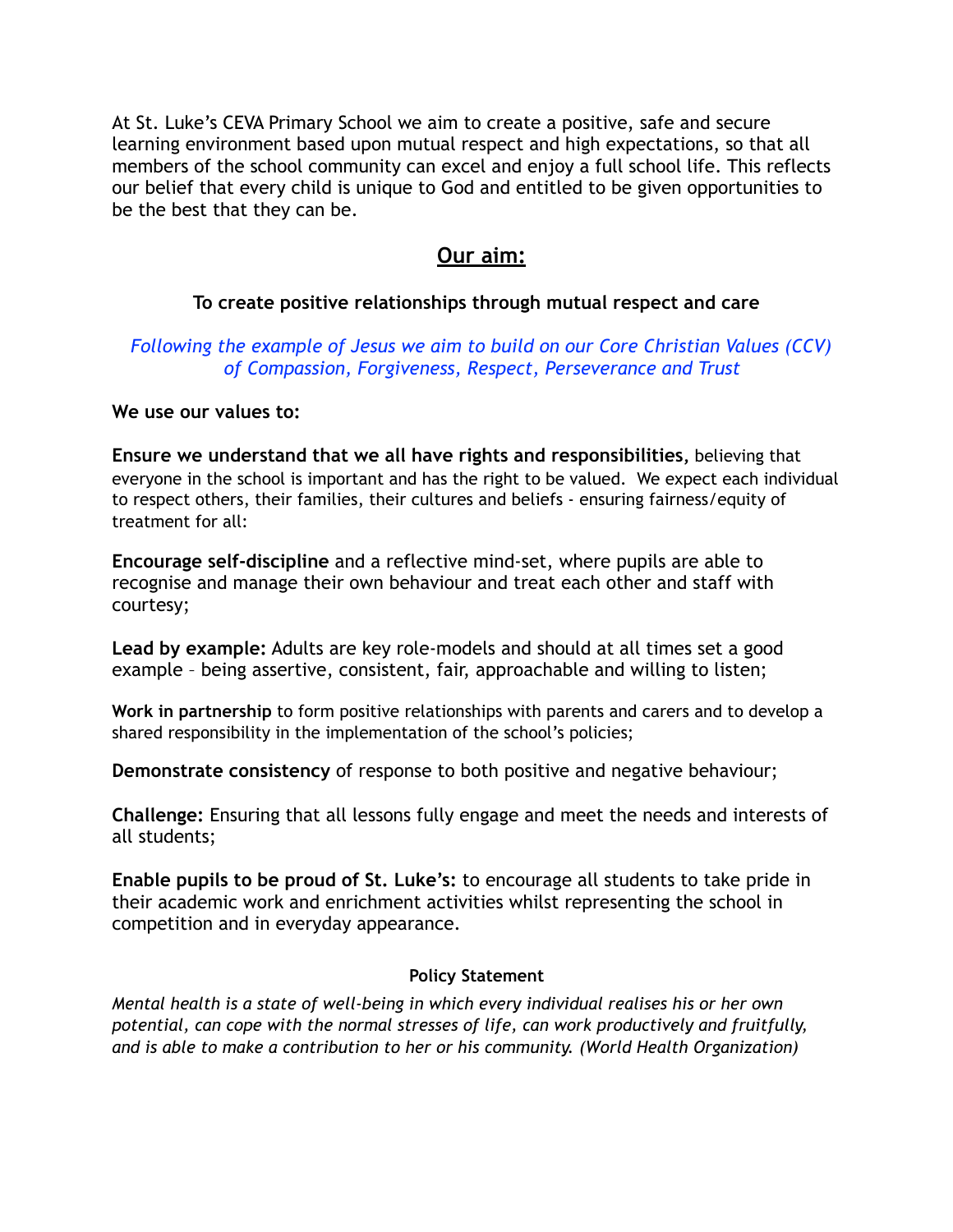We aim to promote positive mental health for every member of our staff and pupil body. We pursue this aim using both universal, whole school approaches and specialised, targeted approaches aimed at vulnerable pupils.

In addition to promoting positive mental health and wellbeing, we aim to recognise and respond to need as it arises. By developing and implementing practical, relevant and effective mental health and wellbeing policies and procedures we can promote a safe and stable environment for pupils affected both directly and indirectly by mental health and wellbeing issues.

#### **Scope**

This document describes the school's approach to promoting positive mental health and wellbeing. This policy is intended as guidance for all staff including non-teaching staff and governors.

This policy should be read in conjunction with our medical policy in cases where a pupil's mental health and wellbeing overlaps with or is linked to a medical issue and the SEND policy where a pupil has an identified special educational need.

The policy aims to:

- Promote positive mental health and wellbeing in all staff and pupils
- Increase understanding and awareness of common mental health issues
- Alert staff to early warning signs of poor mental health and wellbeing
- Provide support to staff working with young people with mental health and wellbeing issues
- Provide support to pupils suffering mental ill health and their peers and parents/carers

#### **Lead Members of Staff**

Whilst all staff have a responsibility to promote the mental health of pupils. Staff with a specific, relevant remit include:

Mr M Hipperson: Designated Child Protection/Safeguarding Officer (Head Teacher)

Miss F Norcross: Inclusion Lead (Deputy Head Teacher)

Any member of staff who is concerned about the mental health or wellbeing of a pupil should speak to the Inclusion Lead in the first instance. If there is a fear that the pupil is in danger of immediate harm then the normal child protection procedures should be followed with an immediate referral to the Designated Child Protection Officer. If the pupil presents a medical emergency then the normal procedures for medical emergencies should be followed, including alerting the first aid staff and contacting the emergency services if necessary.

Where a referral to CAMHS is appropriate, this will be led and managed by the Inclusion Lead. The school has an allocated CAMHS practitioner who needs verbal consent from the parents prior to meeting with pupils. Consideration of additional input can then be considered.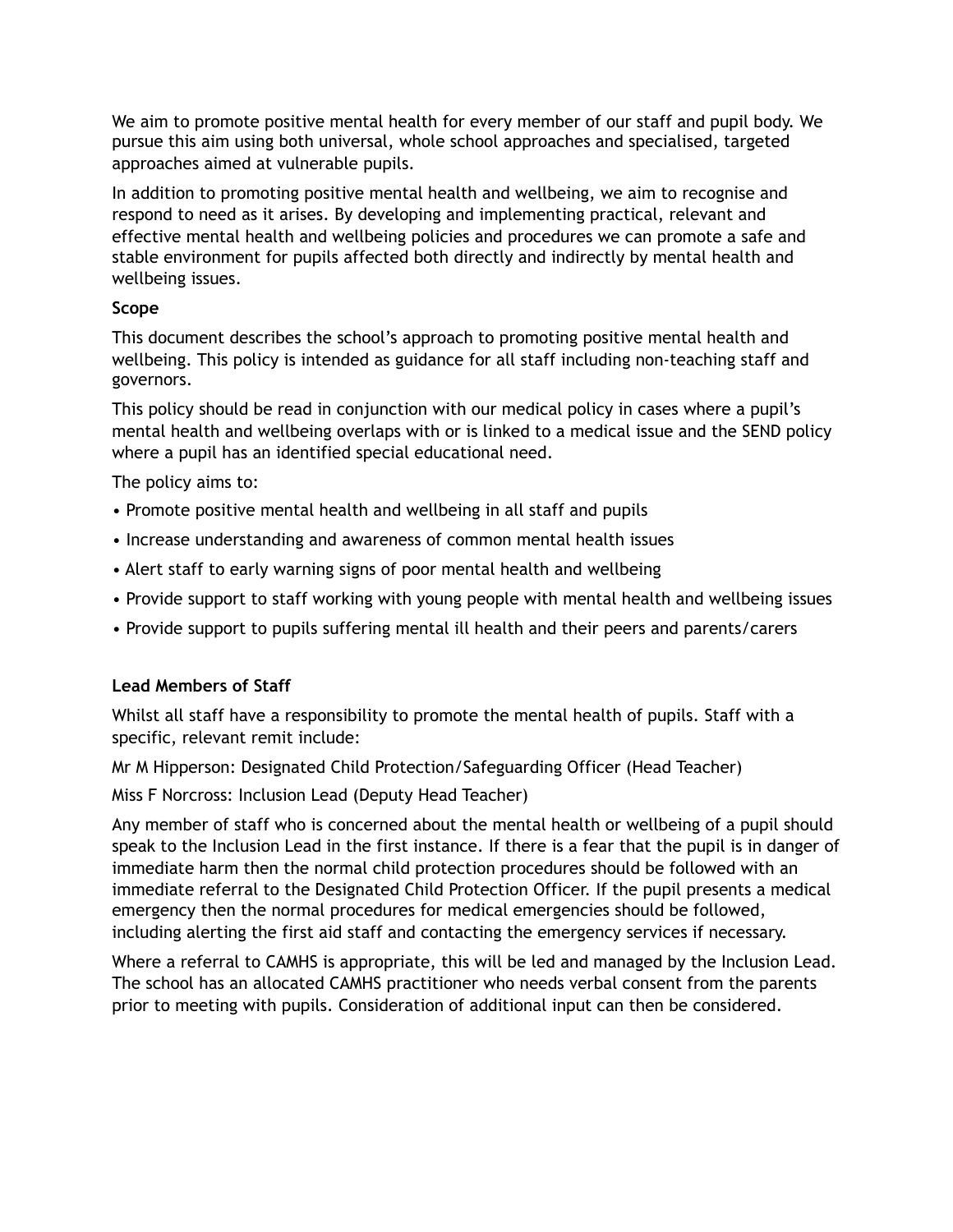#### **Individual Care Plans**

It is helpful to draw up an individual care plan for pupils causing concern or who receives a diagnosis pertaining to their mental health. This should be drawn up involving the pupil, the parents and relevant health professionals. This can include:

- Details of a pupil's condition
- Special requirements and precautions
- Medication and any side effects
- What to do, and who to contact in an emergency
- The role the school can play

#### **Teaching about Mental Health and Wellbeing**

The skills, knowledge and understanding needed by our pupils to keep themselves and others physically and mentally healthy and safe are included as part of our developmental PSHE curriculum (Jigsaw) as well as our over-arching work on Growth Mindset (Carol Dweck).

The specific content of lessons will be determined by the specific needs of the cohort we're teaching but there will always be an emphasis on enabling pupils to develop the skills, knowledge, understanding, language and confidence to seek help, as needed, for themselves or others.

The school uses the Jigsaw Programme as a basis for the teaching of PSHE

#### **Signposting**

We will ensure that staff, pupils and parents are aware of sources of support within school and in the local community. What support is available within our school and local community, who it is aimed at and how to access it is available on the school website which has a direct link to Newham's local offer.

We will display relevant sources of support in communal areas and will regularly highlight sources of support to pupils within relevant parts of the curriculum. Whenever we highlight sources of support, we will increase the chance of pupil help-seeking by ensuring pupils understand:

- What help is available
- Who it is aimed at
- How to access it
- Why to access it
- What is likely to happen next

#### **Warning Signs**

School staff may become aware of warning signs which indicate a pupil is experiencing mental health or emotional wellbeing issues. These warning signs should always be taken seriously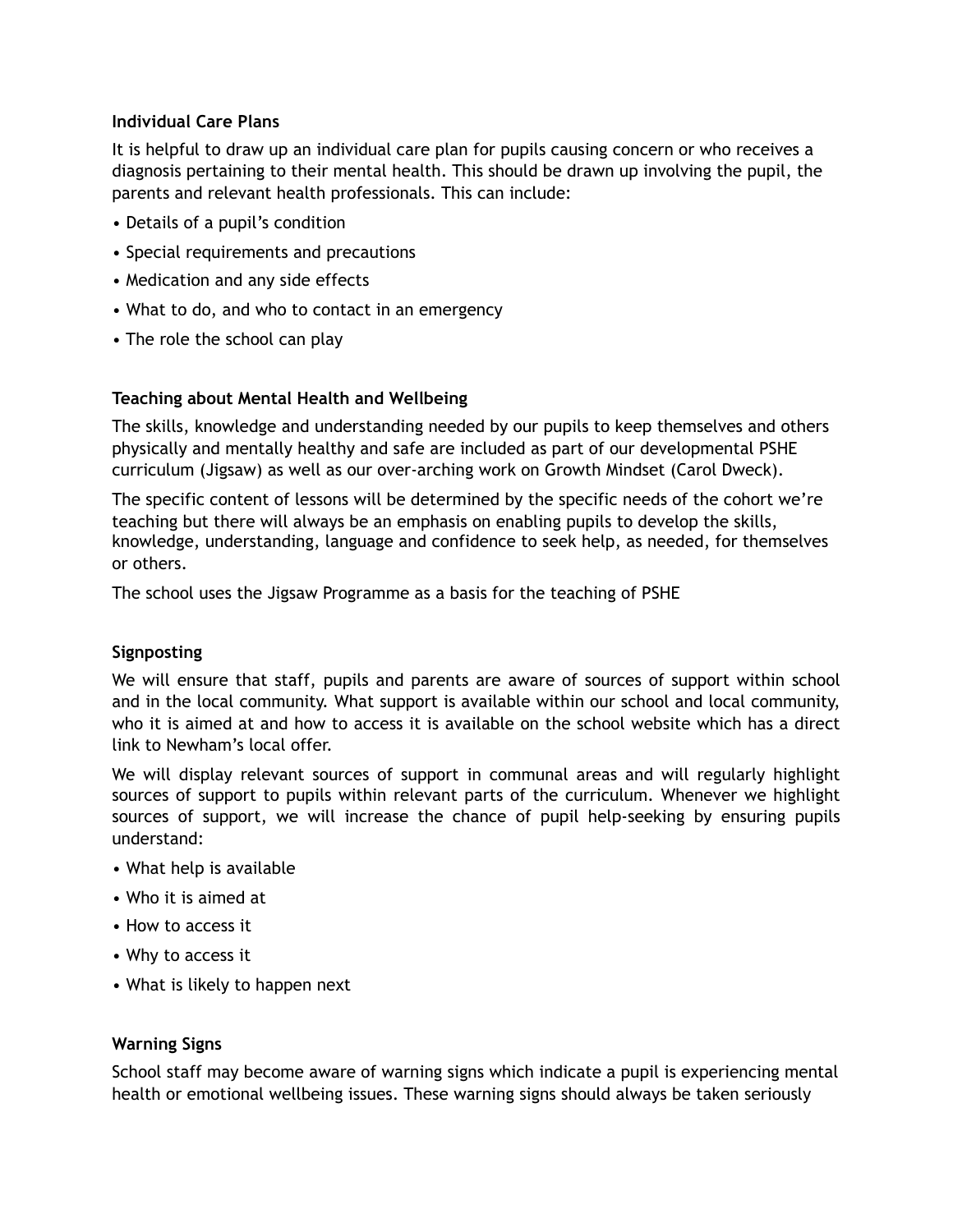and staff observing any of these warning signs should communicate their concerns with the Inclusion or Safeguarding leads

#### **Possible warning signs include:**

- Physical signs of harm that are repeated or appear non-accidental
- Changes in eating / sleeping habits
- Increased isolation from friends or family, becoming socially withdrawn
- Changes in activity and mood
- Lowering of academic achievement
- Talking or joking about self-harm or suicide
- Abusing drugs or alcohol
- Expressing feelings of failure, uselessness or loss of hope
- Changes in clothing e.g. long sleeves in warm weather
- Secretive behaviour
- Skipping PE or getting changed secretively
- Lateness to or absence from school
- Repeated physical pain or nausea with no evident cause
- An increase in lateness or absenteeism

#### **Managing disclosures**

A pupil may choose to disclose concerns about themselves or a friend to any member of staff so all staff need to know how to respond appropriately to a disclosure.

If a pupil chooses to disclose concerns about their own mental health or that of a friend to a member of staff, the member of staff's response should always be calm, supportive and nonjudgemental.

Staff should listen, rather than advise and our first thoughts should be of the pupil's emotional and physical safety rather than of exploring 'Why?' All disclosures should be recorded on 'Safeguard' and will be dealt with by the Child Protection/Safeguarding or Inclusion Leads. Records kept of Safeguard will include:

- Date
- The name of the member of staff to whom the disclosure was made
- Main points from the conversation
- Agreed next steps

#### **Confidentiality**

We should be honest with regards to the issue of confidentiality. If we it is necessary for us to pass our concerns about a pupil on then we should discuss with the pupil: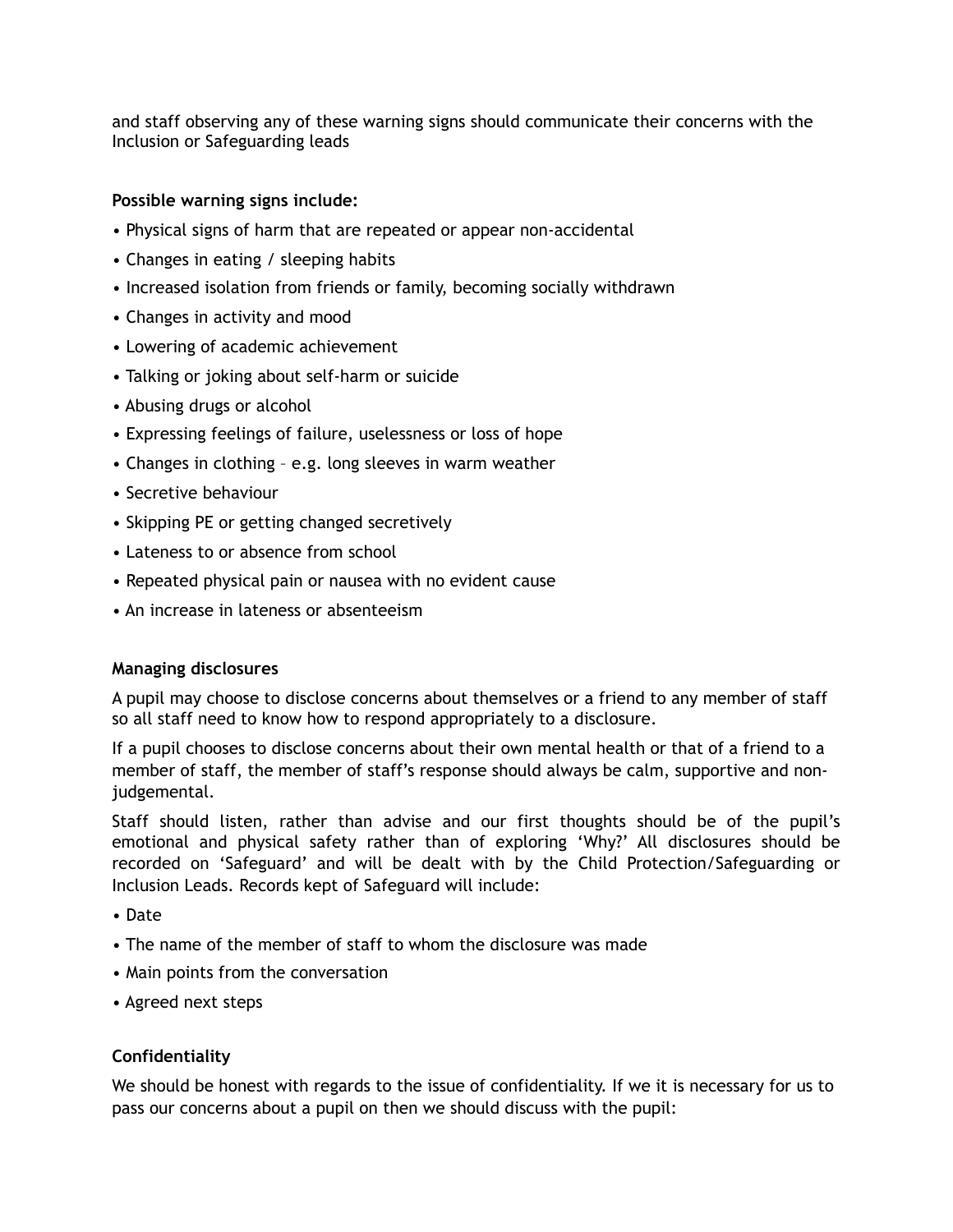- Who we are going to talk to
- What we are going to tell them
- Why we need to tell them

We should never share information about a pupil without first telling them. Ideally we would receive their consent, though there are certain situations when information must always be shared with another member of staff and /or a parent, particularly if a pupil is in danger of harm.

It is always advisable to share disclosures with a colleague, usually the Child Protection/ Safeguarding or Inclusion Leads, this helps to safeguard our own emotional wellbeing as we are no longer solely responsible for the pupil, it ensures continuity of care in our absence and it provides an extra source of ideas and support. We should explain this to the pupil and discuss with them who it would be most appropriate and helpful to share this information with.

Parents should be informed if there are concerns about their mental health and wellbeing and pupils may choose to tell their parents themselves. If this is the case, the pupil should be given 24 hours to share this information before the school contacts parents. We should always give pupils the option of us informing parents for them or with them.

If a child gives us reason to believe that there may be underlying child protection issues, parents should not be informed, but the child protection office Mr Hipperson must be informed immediately.

#### **Working with Parents**

Where it is deemed appropriate to inform parents, we need to be sensitive in our approach. Before disclosing to parents we should consider the following questions (on a case by case basis):

- Can the meeting happen face to face? This is preferable.
- Where should the meeting happen? At school, at their home or somewhere neutral?
- Who should be present? Consider parents, the pupil, other members of staff.
- What are the aims of the meeting?

It can be shocking and upsetting for parents to learn of their child's issues and many may respond with anger, fear or upset during the first conversation. We should be accepting of this (within reason) and give the parent time to reflect.

We should always highlight further sources of information and give them leaflets to take away where possible as they will often find it hard to take much in whilst coming to terms with the news that you're sharing. Sharing sources of further support aimed specifically at parents can also be helpful too e.g. parent helplines and forums.

We should always provide clear means of contacting us with further questions and consider booking in a follow up meeting or phone call right away as parents often have many questions as they process the information. Finish each meeting with agreed next step and always keep a brief record of the meeting on the child's confidential record.